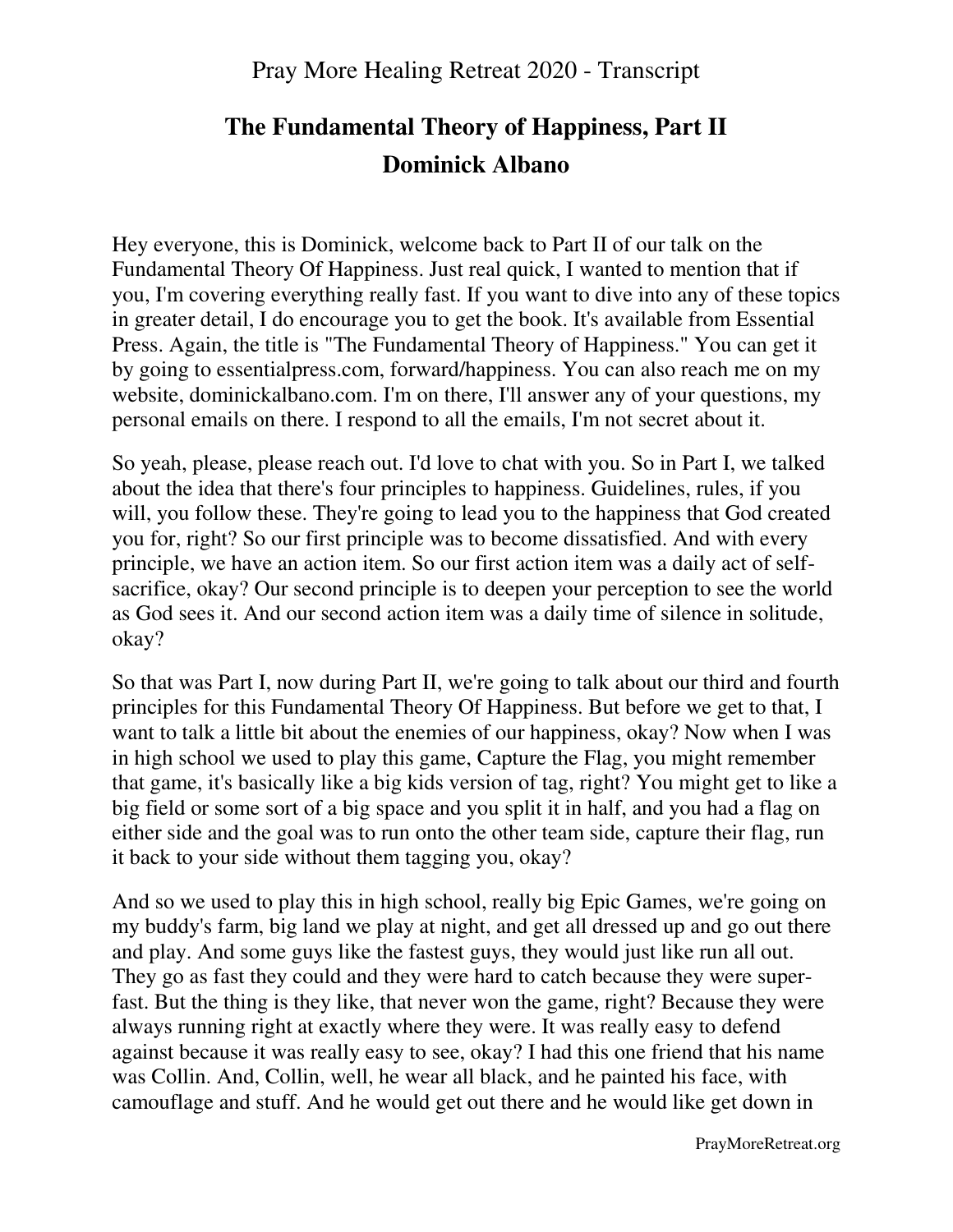the tall weeds we play at night. And he'd like, crawl through the tall weeds and I could do that like 45 minutes and I would go by and nobody would know where Collin is, Would be like, "What happened to Colin?" And before you knew it, like he popped up and he'd have the other team's flag, and he'd be back on his side and the game would be over before anybody knew what's going on, right?

Now why do I share this story with you? For one simple reason. The most difficult enemy to face are the ones that you don't know are there. Simple as that, the most difficult enemies to face are the ones that you don't know are there, right? It's easy to face, our enemies that we know are right out in the open, but the enemies of our happiness, they like to remain in the secret. They like to remain in the dark. They like us to not know that there. And so here's the reality, we're not going to spend a ton of time on this, but I want you to know it, okay? Here's the reality, there are enemies to your happiness.

There are forces in this world, human and supernatural, that do not want you to find the happiness that God created you for. It's not fun to say, but it's a reality and you have to know it. By diving into this idea of happiness, by refusing to be to just settle and to be satisfied with the comfort that the world promises you. You are facing the enemies of your happiness head on and seeking after the happiness that God created you for in a powerful way. So I'm praying for you, I encourage you, it's awesome, it's great.

So let's get into our third principle of the Fundamental Theory Of Happiness. Principle number three, is what I call the permanent principle. Now I'm going to say this a couple times, because it's a little bit heady, you got to stay with it, okay? The permanent principle is this. Something has to do with your purpose in direct proportion to how permanent it is, okay? So let me say that again, something has to do with your purpose, in direct proportion to how permanent it is.

Right now, we have finished, right? Our second principle, deepen your perception. This idea of purpose, that God created everything with purpose, He doesn't do anything by accident, right? And we as humans, we get preoccupied with purpose. We're all walking around asking these big questions. Who am I and what am I here for, what was I made for? Right? All of these are getting at this idea of purpose, right? That we all want to know what our purpose is, okay?

And the permanent principle says this, right? The more permanent it is, the more it has to do with your purpose. Now this idea was revealed to me over time, it didn't come in a flash of genius, but I first experienced it when I had my son, right, my firstborn son. Many of you, you are parents, you'll be able to relate to that moment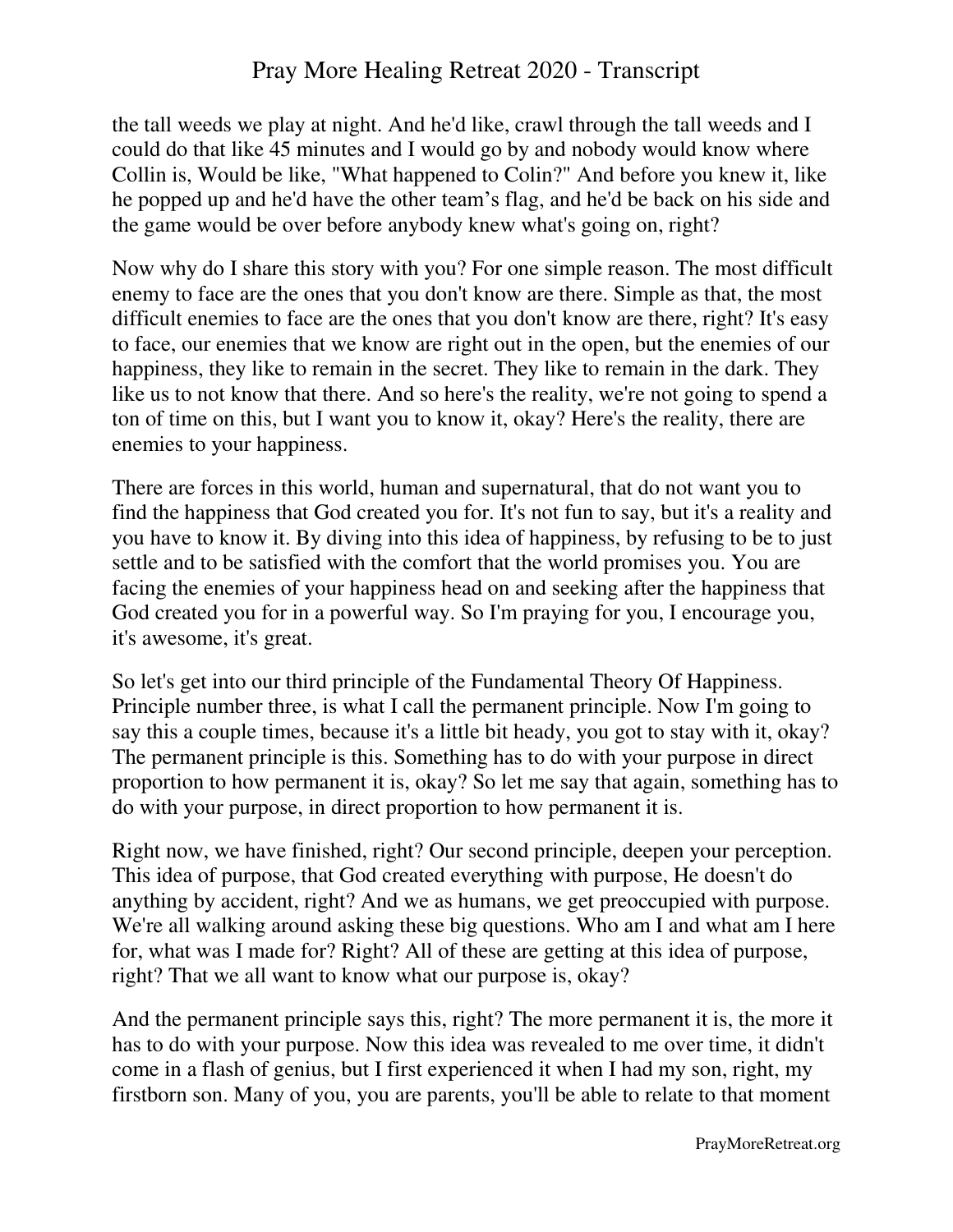when you first told your kids and it's like, you only have these moments a couple times in your life, I'm convinced of that. But it was one of these moments where I was like, I might not know who I am, and I might not know what I was ultimately made for. But like, I was made for this, like I was made to be this kid's dad, you're holding that kid in your arms for the first time and it's just like, I was made for this, I was made to be this kid's dad.

You know we get caught up in our job, and our house and our money, our possessions, all this stuff. But the truth is, all of that stuff is fading, right? We weren't made for that, it's very temporary, right? It all goes away, but something like a relationship with our spouse, our relationship with our kids, that doesn't go away. 50 years after I'm dead and gone, I'll still be Anthony's dad, I'll still be my son's dad. That's when I first learned this idea of that, the more permanent something is, the more it has to do with our purpose. And what of course is the most permanent thing? Our relationship with God. The most permanent thing is our relationship with God by far hands down, right? The most permanent thing is our relationship with God.

And so, this third principle, right? Is the permanent principle, it's that idea that we have to look at the permanent things in life, to discover our true purpose, to discover who we are and what we were made for. And the action item, right? The action step with this, right? To enter into that relationship with God more deeply is, a daily encounter with God, particularly through scriptures and through sacraments, right?

The church gives us and the saints prescribed to us that scriptures and sacraments are the ways that we encounter God in a daily way, right? So get yourself a Bible, right? If you don't have one, they're free online, go to USCCB website it's right on there, okay? The new American Bibles are on there for free but otherwise, order one offline or go to your local Catholic bookstore. Make sure you get yourself a Catholic Bible and read your Bible every day. I know Catholics, we don't have a great relationship with Scripture, we oftentimes complicate that, we get kind of in our own heads about scripture and we're intimidated by it. It's so easy, it's literally like one of those only books you can like literally flip anywhere and just start reading and your fine. If you need a little bit more direction on that, start with the Gospel of Matthew, okay? Look it up in the front until you find Matthew, find what page it's on, start there and just start reading, Daily time of Scripture and sacraments, the Mass, right? You watch it online, go to daily Mass if you can, certainly go to Mass on Sundays. If you can I know right now it's a little bit more difficult, but you can watch it make an act of spiritual communion. Get to reconciliation when you can, right?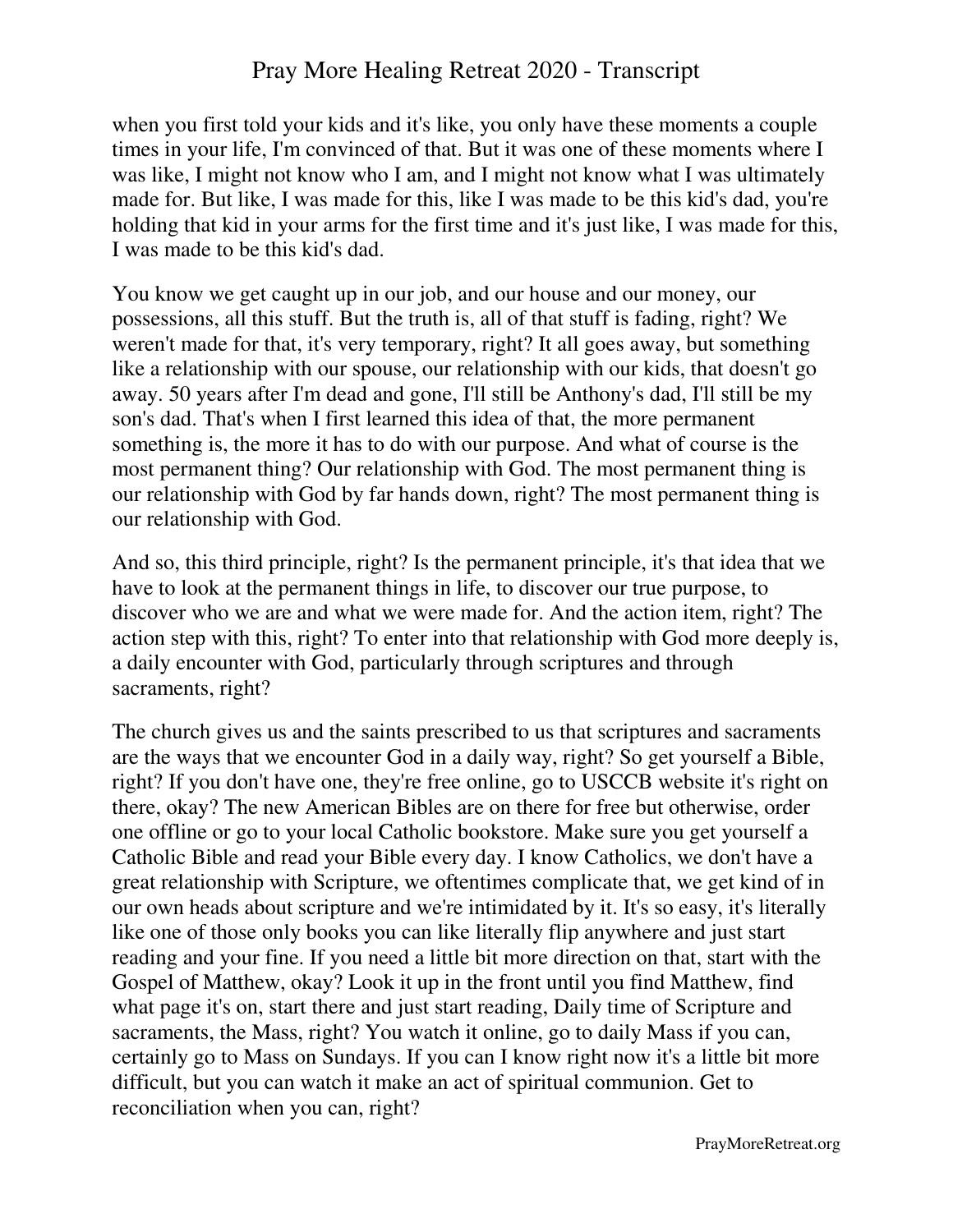These encounters with God, they build our relationship with God. They point us to that word relation where God says, "Before I formed you in the womb, I knew you." And certainly well after we die, we're going to have that relationship with God. And so, the third principle is the permanent principle, the idea that the more permanent something is, the more has to do with who you are and what God made you for. And our action, our third action item, our daily action, it was a daily encounter with God through scriptures and through sacraments, okay?

So our first principle, is to become dissatisfied, first action with that is a daily act of self-sacrifice. Second principle is to deepen your perception, second action item is a daily time of silence and solitude. Third principle is the permanent principle, and our third action item is a daily encounter with God through scriptures and sacraments. And fourth principle is to live with purpose, and to live on purpose.

You look at your relationship with God, you look at your relationship with your spouse and your kids, right? This purpose, this idea of God made you to be someone and made you to do something, it all comes back to love, right? Hands down by far, nothing else all comes back to love. Now, that might sound simple, and it might sound easy, but anyone out there who knows like love isn't as easy as it sounds, right? Love is actually a little bit complex. It's hard to love people sometimes. Sometimes loving someone means that you have to do something that they absolutely don't want you to do. And other times it means that you have to not do something that they do want you to do, right? Like love is actually a very complex thing sometimes, it's not easy to navigate the waters of love, okay?

And so living with purpose, right? Ultimately our purpose is to love, right? when you look at that permanent principle, you look at our relation with our spouse, our relation with our kids, our relationship with God, right? All of those relationships are founded and based on love. And this shouldn't surprise us Why? Because God is love, right? Like David say Caritas, right? Like God is love. That's what God is, He is love. It's the foundation of all of those relationships. And so we have to live with love. That's what living on purpose means. Living with purpose means is loving.

But here we have to really turn to the example of the saints, right? And I interviewed a lot of people for the book that I eventually called "The Fundamentally Happy." Why these people seem to just like have something that the rest of us don't have or live in a certain way that just seemed like they understood things different from the rest of us. Because love is hard, love is complex. It's an art, right? It's not a science. And so I needed to figure out, okay,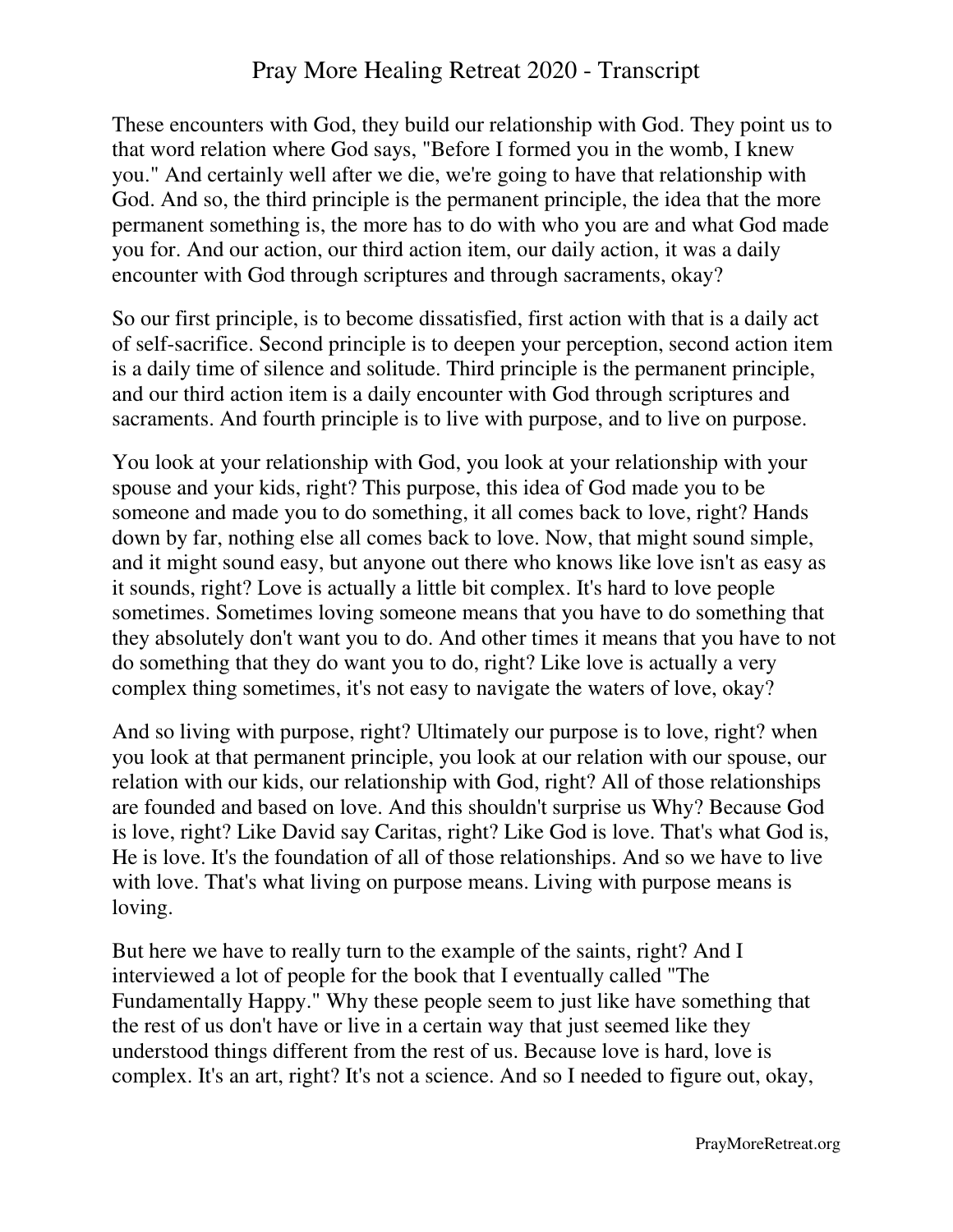what are just some, some kind of rules or guidelines or some things we can follow to love well, and to do it and to do it well.

And so, I basically broke it down to these three things. If you look at the lives of the saints, you look at their lives the fundamentally happy, you'll find three things. They're very good at loving themselves, loving them loving others, and loving God, okay? Now let's start with loving yourself. A lot of people are uncomfortable with this idea. They're just like, "Oh, it seems like selfish." But one of the fundamentally happy I talked to, I brought this idea up and he said, "Listen, what did Jesus say? He said, 'love your neighbor as yourself.'" Right, that's what he said, "Love your neighbor as yourself." Now, what's the limiting factor there? As you love yourself, right? If you don't love yourself well, you can't love others well, right? And that was the idea he pointed out to me and so the fundamentally happy and the saints were very good at taking care of themselves, emotionally and intellectually and physically and spiritually, right? They understood the idea that by loving themselves very well, they'd be better able to love others and that's the second ideas. They're very good, the fundamentally happy, the saints, right? They were very good at loving their neighbors, were very good at loving other people. There's a lot of adjectives you could use to describe the saints and these other people and there's thousand different ways to live out, loving the people around you.

But I'll tell you this, one word that seems to be pretty universal is generous, right? That the fundamentally happy, the saints, they were generous with love. And they use the permanent principle to make sure that they were never stealing love, stealing their time, energy and attention from their spouse or their kids or their relationship with God, to spend it on lesser relationships, right? Less important, less permanent relationship. So you'll never find these people, robbing their time, energy and attention to their spouse or their kids or relation with God for their work, or for money, or for achievements or for accomplishments, right? Anytime they were spending time, energy and attention on something like work or money or achievements or accomplishments, it was actually as an act of love in service of their family, right?

So I go to work, of course I do I make money, of course I do. Why do I do all that? Because it allows me to better provide to be a better steward of the gifts God has given me, for the people that I love, right? And so they never get confused about the role and purpose of those less permanent things as less important things in terms of their purpose and who they are, okay? So the first, they're very good at loving themselves, they're very good at loving others, particularly like being generous.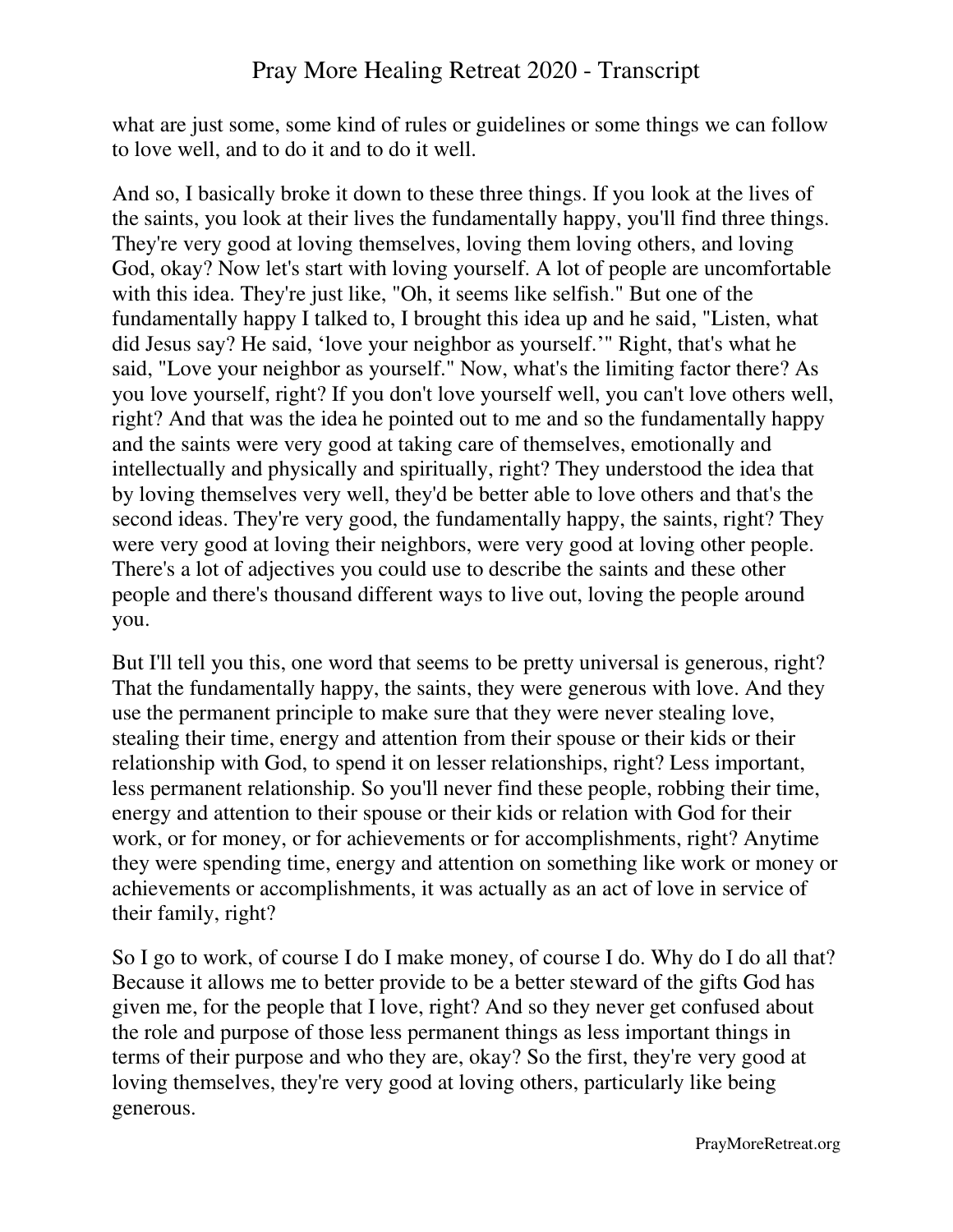And third, the fundamentally happy and the saints they're very good at loving God, and now I'm always reticent to talk about loving God in terms of like action items, because there's a great danger in turning our spirituality or turning our relationship with God into like a checklist, right? And the spiritual life, it doesn't work that way. It's not just like do A, B, C and D and then you're good, right? It's not pass go collect \$200. But still, we can look at the lives of the saints, we can look at the lives of the fundamentally happy around us. And we can see that there's certain things that you do that are just good ideas, and we all should be doing them, right? Like best practices of the spiritual life. And I'm just going to name four, it's too short of a list, there's a lot more you can say. But, we keep it simple and just know that you can't simplify your relationship with God into an act of just a list of action items.

But here's the thing like Mass, prayer, reconciliation, and reading scripture. Those four things, again, it's a very simple list, but if you look at the lives of the saints, you look at the lives the fundamentally happy, you're going to find those four things and they're available to you. they're accessible to you. I know in this time, it can be hard to get to Mass, so you watch online, you do a spiritual act of communion, maybe it's hard to get to reconciliation and so you just make an act of contrition. But you do those four things, and in general, right? You're going to have an okay relationship with God.

The thing about being in relationship with God is you can't change how much God loves you, right? Like that's just a reality. It doesn't matter if you are, I mean, think about this for a second, it doesn't matter if you are the greatest sinner in the world or the greatest saint in the world, like God loves you the exact same, no matter what. No matter what you do, you cannot change how much God loves you. The only thing you can change is how much you love them back. How you show Him that you love Him back. That's all you can do and four great ways, Mass, reconciliation, prayer and scripture. You do those four things, the four great ways to show God that you love Him back, okay?

So the fourth principle, right? The fourth principle is to live on purpose and the fourth action and we always have these action items, right? The fourth action item is a daily affirmation, okay? Daily affirmation. Now what do I mean by this? Right? Simply, it's this. A lot of saints do this. You wake up in the morning, first thing in the morning, you drop down on your knees next to your bed and you say something like this, right? This is what I say. You can say some version of that, right? *"I am a beloved Son of God, or daughter of God, I'm beloved son or daughter of God, I was made to be loved by God and to love Him back. Lord, I give this day to you."* It's three simple, statements. *"God, I am a beloved son or*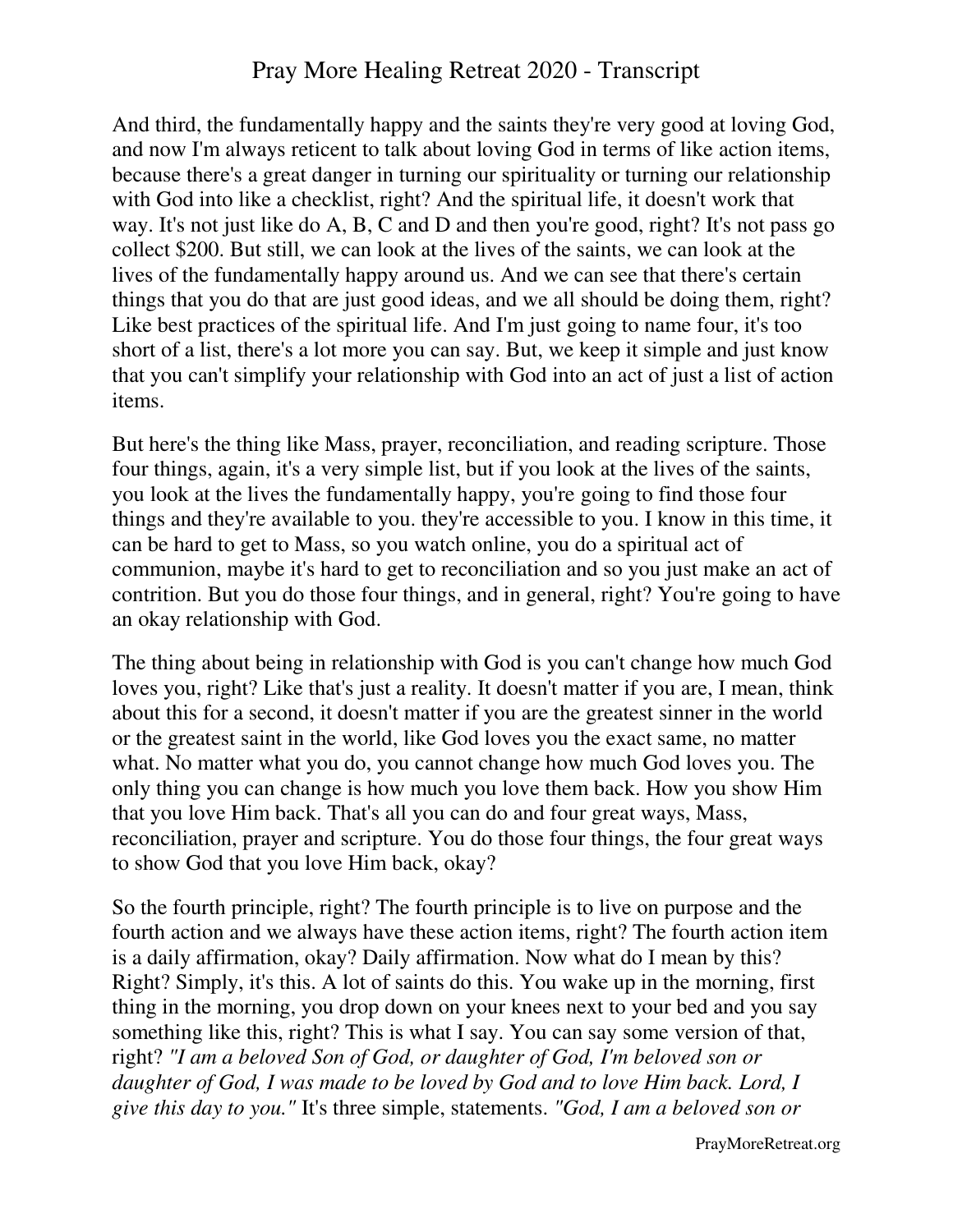#### *daughter of God. I was made to be loved by God and to love Him back. God, I give this day to you."*

A very simple, it's often called by the church like a morning offering, right? I like to call it a daily affirmation. It just reminds me this is who I am, and this is what I'm meant to do with my life. You wake up in the morning, it's really easy, you can do this one right now. Take your phone out, make sure you wake up to an alarm if you don't wake up to an alarm, set an alarm at the time you normally wake up or around then. If you do wake up to an alarm already, changed the tone of your alarm. Why is that step important? Because otherwise you're going to forget, you going to forget to do this in the morning. But if you change the tone what's going to happen? You're going to wake up and you be like, "Why does my alarm sound different?" What you're going to do is you're going to remember, "Oh yeah, because I'm supposed to do this thing." And you're going to kneel down next to your bed, and you're going to say, "I am a beloved Son of God, I am made to be loved by God and to love Him back. Lord, I give this day to you." A daily act of affirmation of that morning offering, okay?

So, four principles, first principle, become dissatisfied, right? And our action item is a daily act of self-sacrifice. Second principle is to deepen your perception and your daily act, is a daily time of silence and solitude. Third principle is the permanent principle, and your daily act is a daily encounter with God through scriptures and sacraments. And the fourth principle is to live with purpose, and your fourth action item is that daily affirmation or that morning offering okay?

Four simple rules, guideline principles, whatever word you want to use. I like the word principles that, if you live according to these rules, right? You live according these principles, you will find the happiness that God created you for, okay? Now last thing I want to share with you is what I like to call the number one happiness hack I know. Sometimes you just need to feel happy, and sometimes you just have a crummy day and you want to feel better. How do you do it? Make someone else feel happy. Go through the drive through and pay for the order of the person behind you. Write someone a heartfelt letter, buy a book that you love and send it to someone just randomly as just kind of out of the blue. You do something... Call your mom, just out of the blue, you do something like that, right? You make someone else happy, and the law of the harvest applies, right? You will reap far more than you sow.

God created you for happiness. He created you to live a happy life, right? And it's not surface level happiness, it's not a feeling of happiness, it's not the happiness the world promises, it's a deep and abiding happiness that he has created you for. You